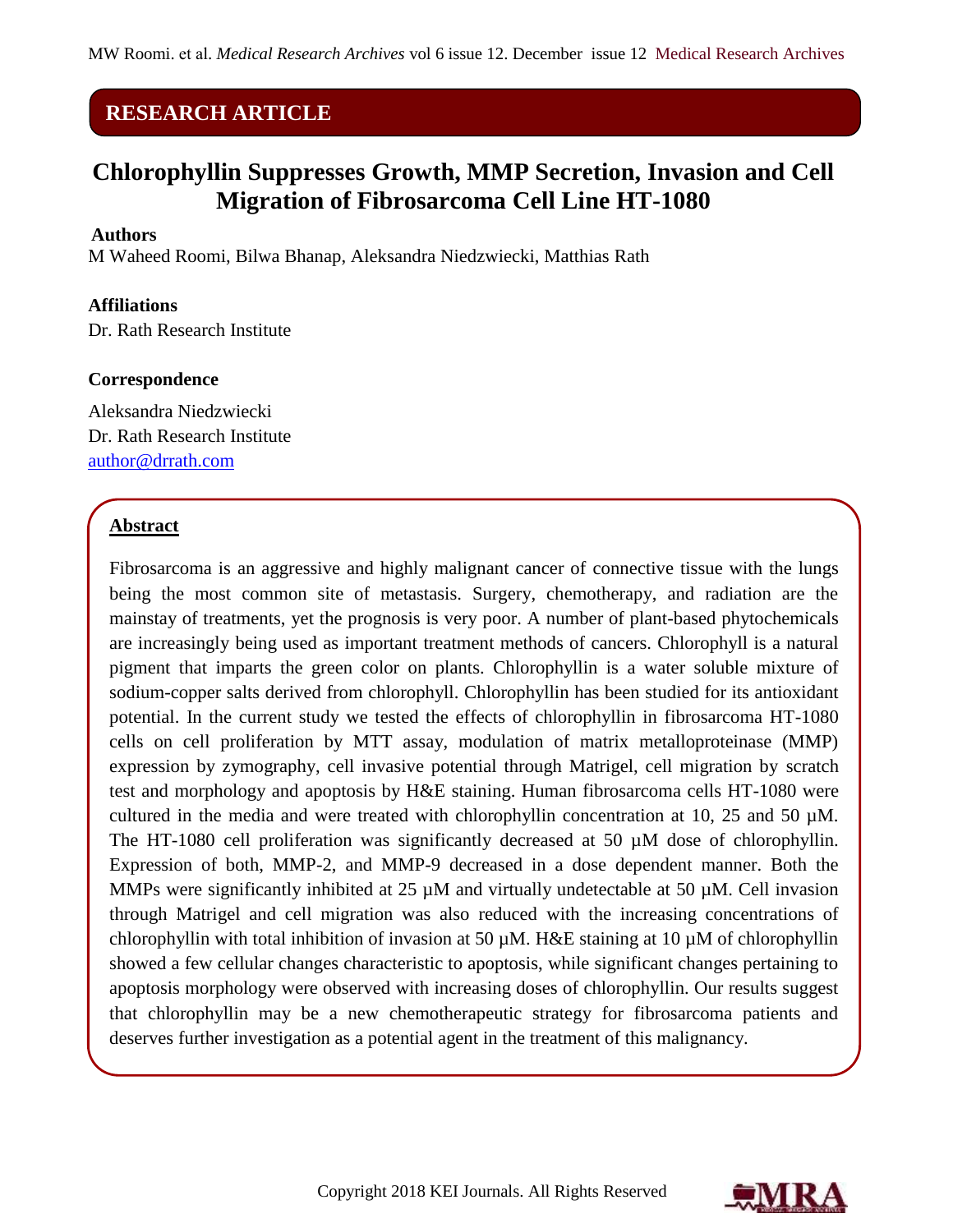## *1. Introduction:*

Fibrosarcoma is a tumor of the soft tissue of mesenchymal origin and begins in fibrous tissues which hold to the bones, muscles, and other organs. Fibrosarcoma is a very aggressive and highly metastatic cancer primarily developing in metaphyses of the long bones and the most common site of metastasis is the lungs. It predominantly affects children, adolescents, and young adults.<sup>1</sup> According to the American Cancer Society, approximately 13,040 new cases of soft tissue sarcomas, including fibrosarcoma, are estimated to be diagnosed in 2018, and close to 5,150 people are expected to die due to this disease. $2$ Although the exact cause of fibrosarcoma is unknown, genetic mutations may play a role in causation. The most common mutation includes allele loss, point mutations, and chromosomal translocations.<sup>3, 4</sup>

Surgery, chemotherapy, and radiation are the main modalities of treatment for fibrosarcoma, however, overall this cancer has poor prognosis.<sup>5</sup> Prognosis in fibrosarcoma patients depends on pathologic grading and it worsens progressively with increasing grade fibrosarcoma. However, even when diagnosed and operated on early, the probability of cancer recurrence of fibrosarcoma at metastatic sites is greater than 70% after surgery.<sup>1</sup> The average 5-year survival rates range from 50-80% for moderate to low-grade fibrosarcoma, and drops to 30% for high-grade fibrosarcoma. Due to resistance to chemotherapy drugs and limitation of other current treatment

modalities, there is an urgent need for a safe and effective treatment approach.

A number of plant-based phytochemicals are increasingly being used as important treatment methods of cancers, due to their antioxidant, chemo preventative, and antitumor actions. Chlorophyll is a natural pigment that imparts the green color on plants. Plants and some algae use chlorophyll to trap light for the process of photosynthesis. Chlorophyllin is a water soluble mixture of sodium-copper salts derived from chlorophyll.<sup>6,7</sup> Chlorophyllin has been studied for its antioxidant potential.<sup>8.9</sup>

Anticanrcinogenic properties of chlorophyllin have shown to block the damage caused by free radicals derived from smoking,<sup>10</sup> certain heterocyclic amines from processed and grilled food, $11$  and aflatoxin- $B1<sup>12</sup>$  In the current study we tested the effects of chlorophyllin in fibrosarcoma HT-1080 cells on cell proliferation, modulation of matrix metalloproteinase (MMP) expression, cell invasive potential, apoptosis and cell morphology. Our results suggest that chlorophyllin may be a new chemotherapeutic strategy for fibrosarcoma patients and deserves further investigation as a potential agent in the treatment of this malignancy.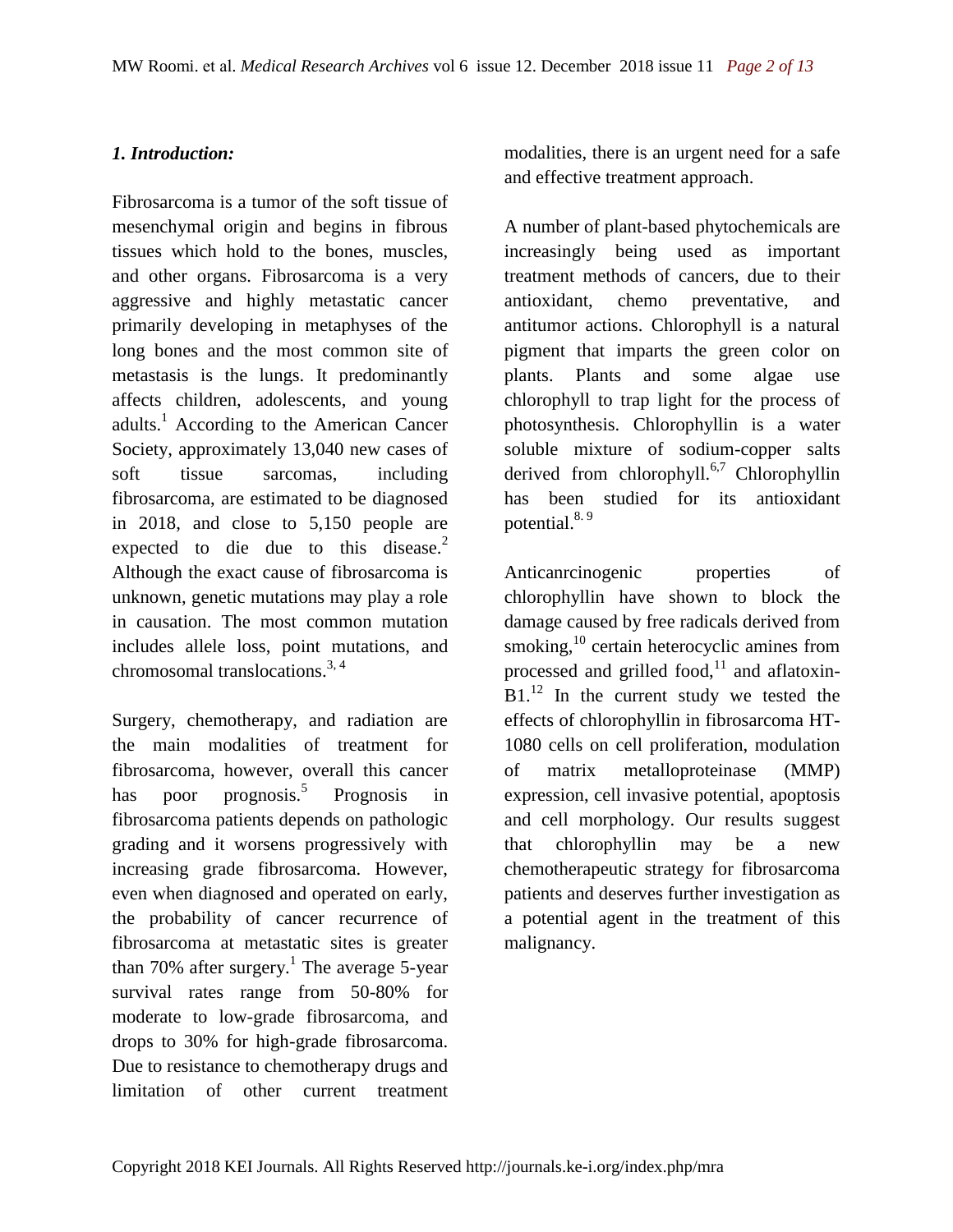## *2. Materials and Methods:*

## *2.1 Cell Culture and chlorophyllin:*

The test compound chlorophyllin was obtained from Sigma-Aldrich Corp. St. Louis, MO, USA.

Human fibrosarcoma cells, HT-1080 were obtained from ATCC (Rockville, MD) and grown in MEM medium supplemented with 10% fetal bovine serum, penicillin G sodium (100 U/ml), streptomycin (100 µg/ml) and amphotericin (0.25  $\mu$ g/ml) in 24-well tissue culture plates (Costar, Cambridge, MA). Cells were incubated with 1 ml of media at 37C in a tissue culture incubator equilibrated with 95% air and 5% CO. At near confluence the cells were treated with chlorophyllin (obtained from Sigma Aldrich, St. Luis, MO, USA) 10, 25, and 50 µM in triplicate at each dose. The plates were then returned to the incubator.

## *2.2 MTT Assay:*

Cell proliferation was evaluated by MTT [3- (4,5-dimethylthiazol-2-yl)-2,5-diphenyl tetrazolium bromide] assay, a colorimetric assay based on the ability of viable cells to reduce a soluble yellow tetrazolium salt (MTT) to a blue formazan crystal by mitochondrial succinate dehydrogenase activity of viable cells. This test is a good index of mitochondrial activity and thus of cell viability. After 24 hours of incubation, the cells were washed with phosphatebuffered saline (PBS) and 500 µl of MTT (Sigma Catalog No. M-2128), and 0.5 mg/mL in media was added to each well. The plates were covered and returned to the  $37^{\circ}$ C incubator for 2 hours, the optimal time for formazan product formation. Following

incubation, the supernatant was carefully removed from the well, the formazan product was dissolved in 1 mL DMSO, and absorbance was measured at 570 nm in a Bio Spec 1601 Shimadzu spectrometer. The OD570 of the DMSO solution in each well was considered to be proportional to the number of cells. The OD570 of the control (treatment without supplement) was considered to be 100%.

## *2.3 Gelatinase Zymography:*

MMP secretion in conditioned media was determined by gelatinase zymography. Gelatinase zymography was performed in 10% polyacrylamide precast Novex gel, sodium dodecyl sulphate (Invitrogen Corp.), in the presence of 0.1% gelatin under nonreducing conditions. Culture medium  $(20 \mu l)$ was loaded and SDS-Polyacrylamide Gel Electrophoresis (SDS-PAGE) was performed with Tris-Glycine SDS buffer as described by the manufacturer (Novex). Samples were not boiled before electrophoresis. After electrophoresis, the gels were washed with 5% Triton X-100 for 30 minutes at room temperature to remove SDS. The gels were then incubated at  $37^{\circ}$ C overnight in the presence of 50 mM Tris-HCl, 5 mm CaCl<sub>2</sub>, 5  $\mu$ M ZnCl<sub>2</sub> at pH 7.5, stained with Coomasie Blue R 0.5% for 30 minutes, and destained. Protein standards were run concurrently and approximate molecular weights were determined by plotting the relative mobilities of known proteins.

## *2.4 Matrigel Invasion Studies:*

Invasion studies were conducted using Matrigel (Becton-Dickinson) inserts in 24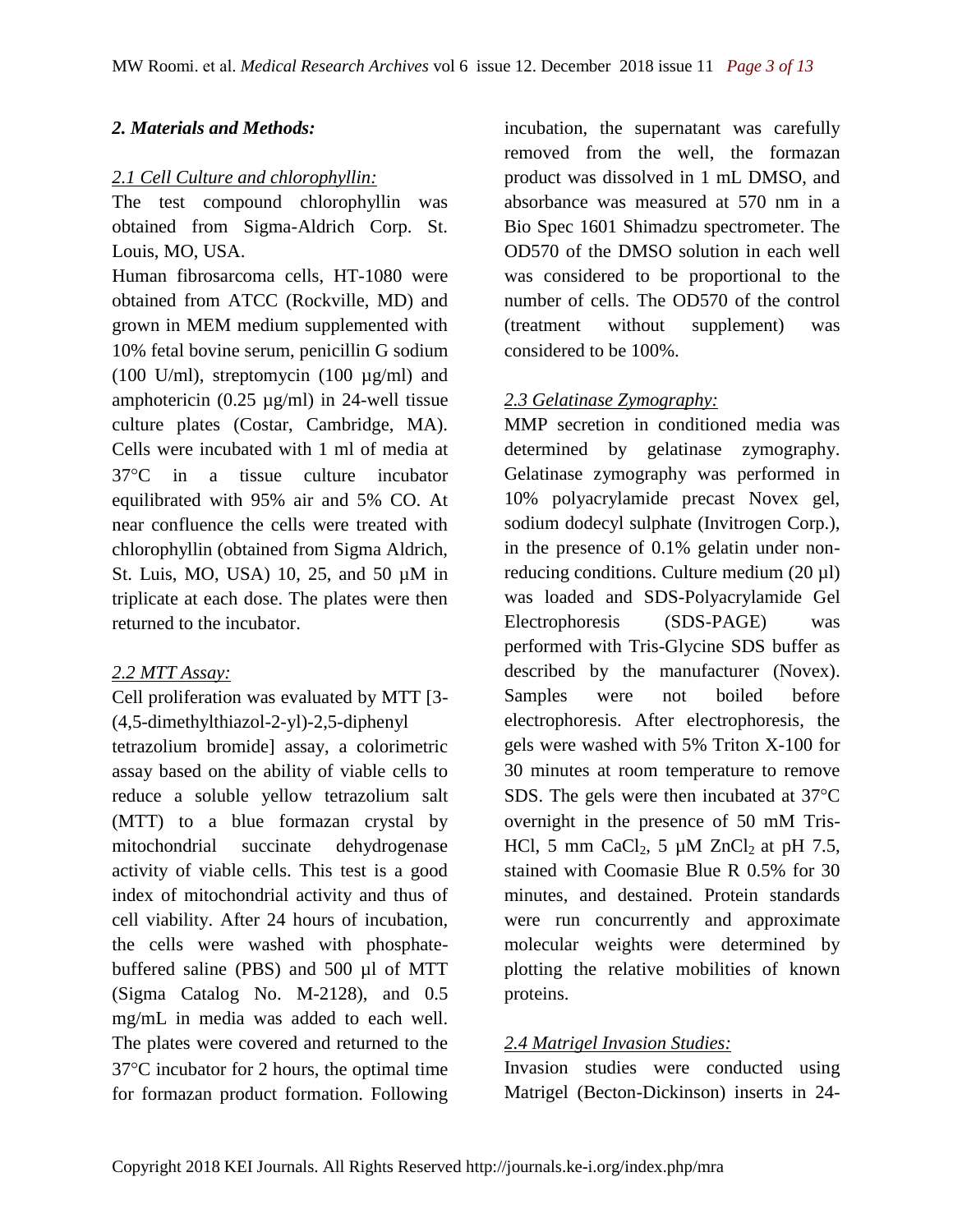well plates. Suspended in medium fibrosarcoma cells HT-1080 were supplemented with chlorophyllin as specified in the design of the experiment and seeded on the insert in the well. Thus, both the medium on the insert and in the well contained the same supplements. The plates with the inserts were then incubated in a culture incubator equilibrated with 95% air and  $5\%$  CO<sub>2</sub> for 24 hours. After incubation, the media from the wells were withdrawn. The cells on the upper surface of the inserts were gently scrubbed away with cotton swabs. The cells that had penetrated the Matrigel membrane and migrated onto the lower surface of the Matrigel were stained with hematoxylin and eosin and visually counted under the microscope.

### *2.5 Morphology:*

Morphology of cells cultured for 24 hours in the test concentrations of chlorophyllin were evaluated by H&E staining and observed and photographed by microscopy.

### *2.6 Cell Migration:*

To study cell migration, a 2 mm wide single uninterrupted scratch test was made from the top to the bottom of the culture plates of HT-1080 cells grown to confluence. The culture plates were washed with PBS, incubated with chlorophyllin in the medium and tested with 0, 10, 25, and 50  $\mu$ M in triplicate at each dose for 24 hours. The cells were washed with PBS, fixed and strained with H&E, and photomicrographs were taken.

## *2.7 Statistical Analysis:*

The results were expressed as means  $\pm$  SD for the groups. Data was analyzed by independent sample "t" test.

## *3. Results*

## *3.1 Cell Proliferation Study (MTT Assay):*

Figure 1 shows the effect of different doses of chlorophyllin on cell proliferation of fibrosarcoma HT-1080 cells. Although 10 and 25 µM of chlorophyllin did not show any effect, the cell proliferation was significantly decreased at the higher dose of 50 µM. Only 70% of HT-1080 cells were seen viable at 50 µM as compared to the control.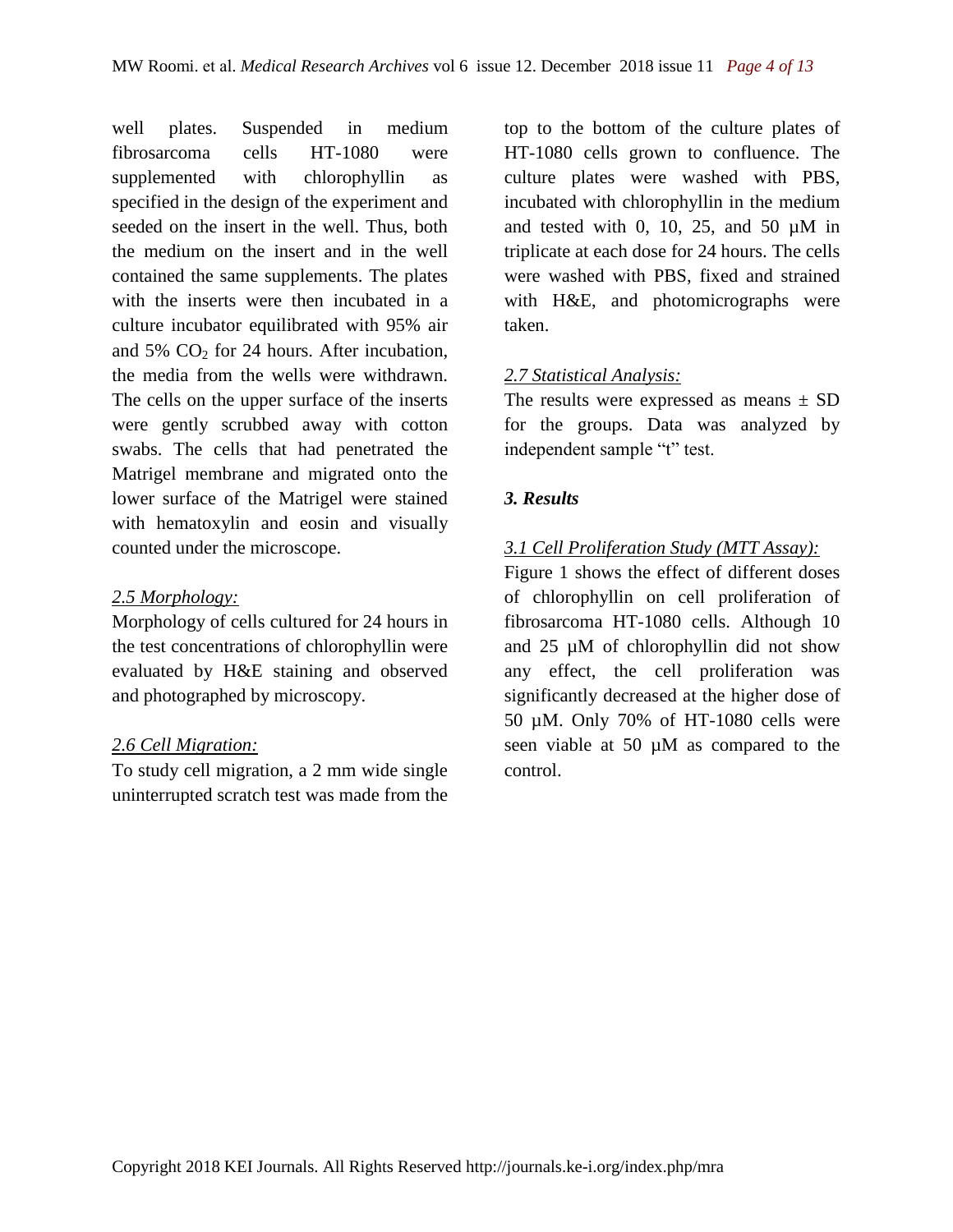

**Figure 1:** Effects of chlorophyllin on cell proliferation of fibrosarcoma HT-1080 (\*-*p<0.001*)

## *3.2 Gelatinase Zymography Study:*

Gelatinase Zymography study shows two bands corresponding to MMP-2 and MMP-9. Chlorophyllin inhibited the expression of both MMP-2 and MMP-9 of untreated and PMA-treated fibrosarcoma cells in a dose dependent fashion. The expression of both the MMPs was significantly inhibited at 25 µM and virtually undetectable at 50 µM of chlorophyllin. (Figure 2)



**Figure 2:** Effect of chlorophyllin on expression of MMP-2 and MMP-9 by fibrosarcoma HT-1080 cells (Lane 1- Control, Lanes 2-4- 10, 25, and 50 µM chlorophyllin)

### *3.3 Invasion Study:*

Chlorophyllin significantly reduced the invasion of fibrosarcoma HT-1080 cells through Matrigel in a dose dependent fashion, as seen in Figure 3A, with 5% inhibition at 10  $\mu$ M, 15% inhibition at 25

µM, and 98% inhibition at 50 µM. Photomicrographs of the invasion study of fibrosarcoma HT-1080 cells show dose dependent reduction in the invasion through Matrigel. (Figures 3B through 3E)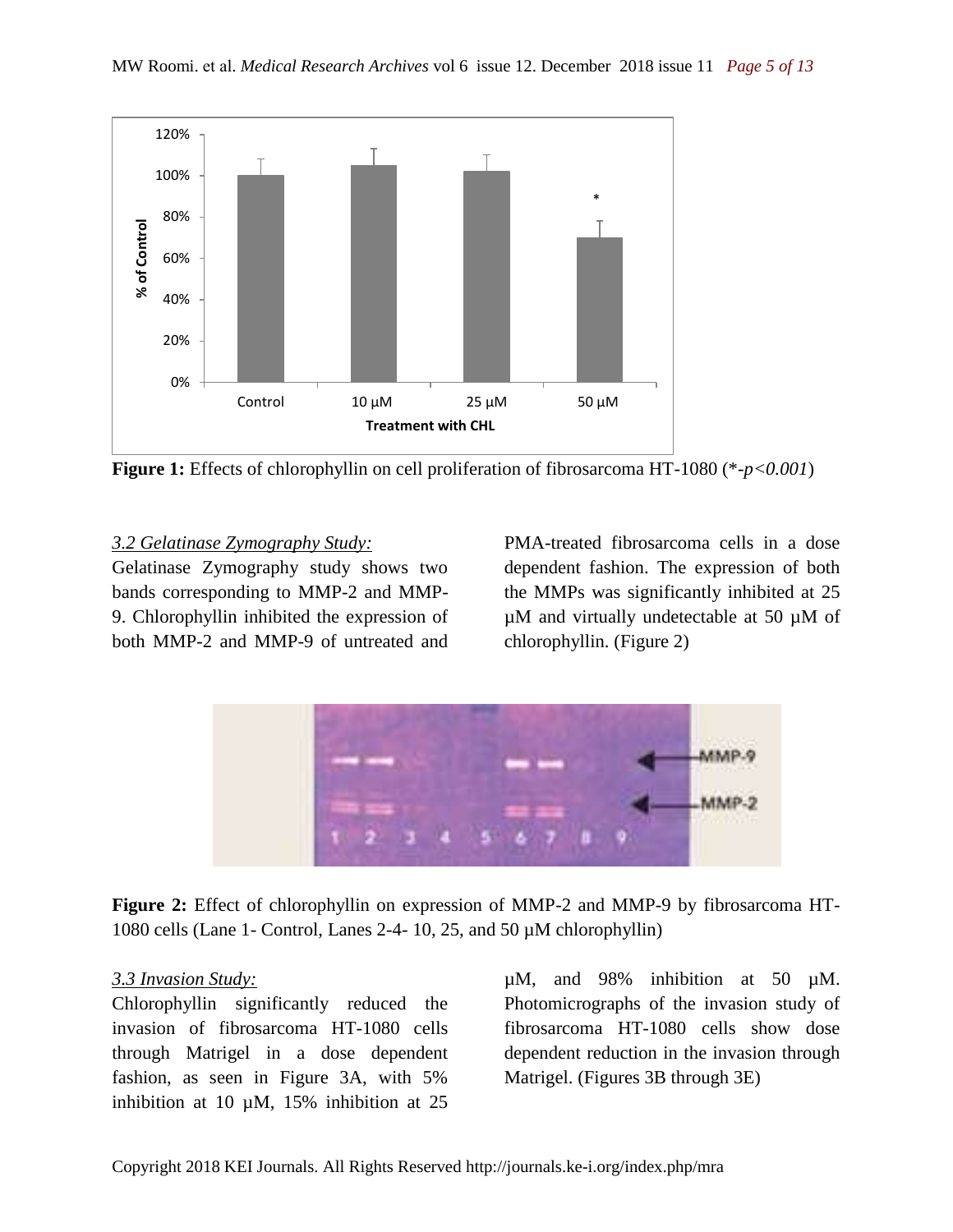

**Figure 3A**: Effect of chlorophyllin on fibrosarcoma HT-1080 cells invasion through Matrigel (\* - *p>0.01;* \*\*- *p>0.001*)

3B- 3E- Photomicrographs of the HT-1080 cell invasion through Matrigel





3B-Control 3C- CHL- 10 µM





3D- CHL-25 µM 3E- CHL-50 µM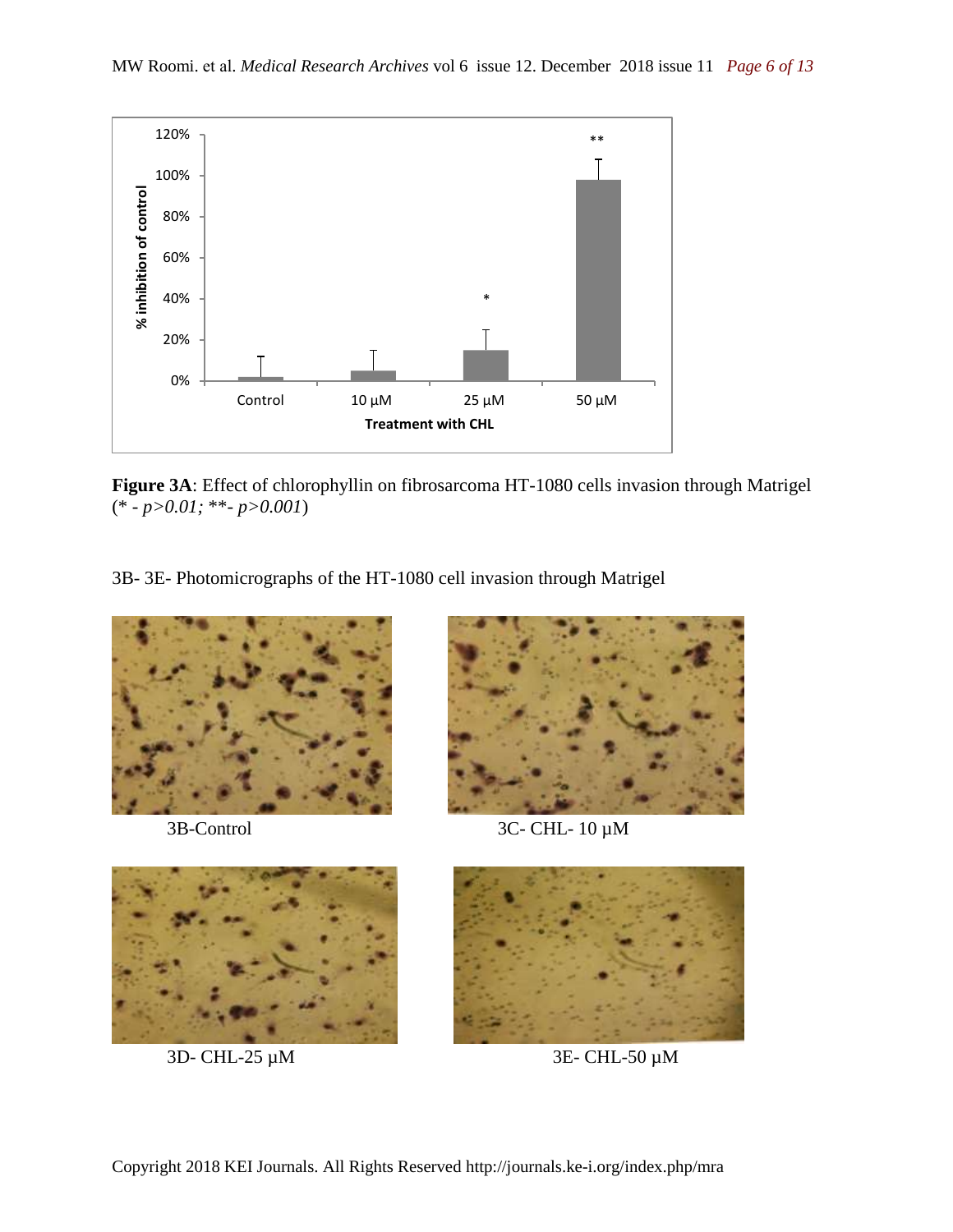## *3.4. Morphology and Apoptosis Study (H&E staining):*

H&E staining revealed significant apoptotic changes in dose dependent fashion in HT-1080 fibrosarcoma cells treated with moderate apoptotic changes at 10 µM, and significant changes noticed at 25 and 50  $\mu$ M of chlorophyllin doses. These included characteristic morphological changes such as shrinkage of cytoplasm and darkly stained and condensed nuclei with strongly acidophilic cytoplasm (Figures 4A-4D). Figure 4: Effect of chlorophyllin on human Fibrosarcoma HT-1080 Cell morphology showing apoptotic studied by H&E staining





4A- Control 4B- CHL-10 µM



 $4C$ -CHL-25  $\mu$ M  $4D$ -CHL-50  $\mu$ M

## *3.4. Cell Migration by Scratch Test:*

Chlorophyllin reduced cell migration in a dose dependent manner with a complete

block of fibrosarcoma HT-1080 cells at 50 µM. Photomicrographs of the results of the scratch test are shown in Figures 5A-E.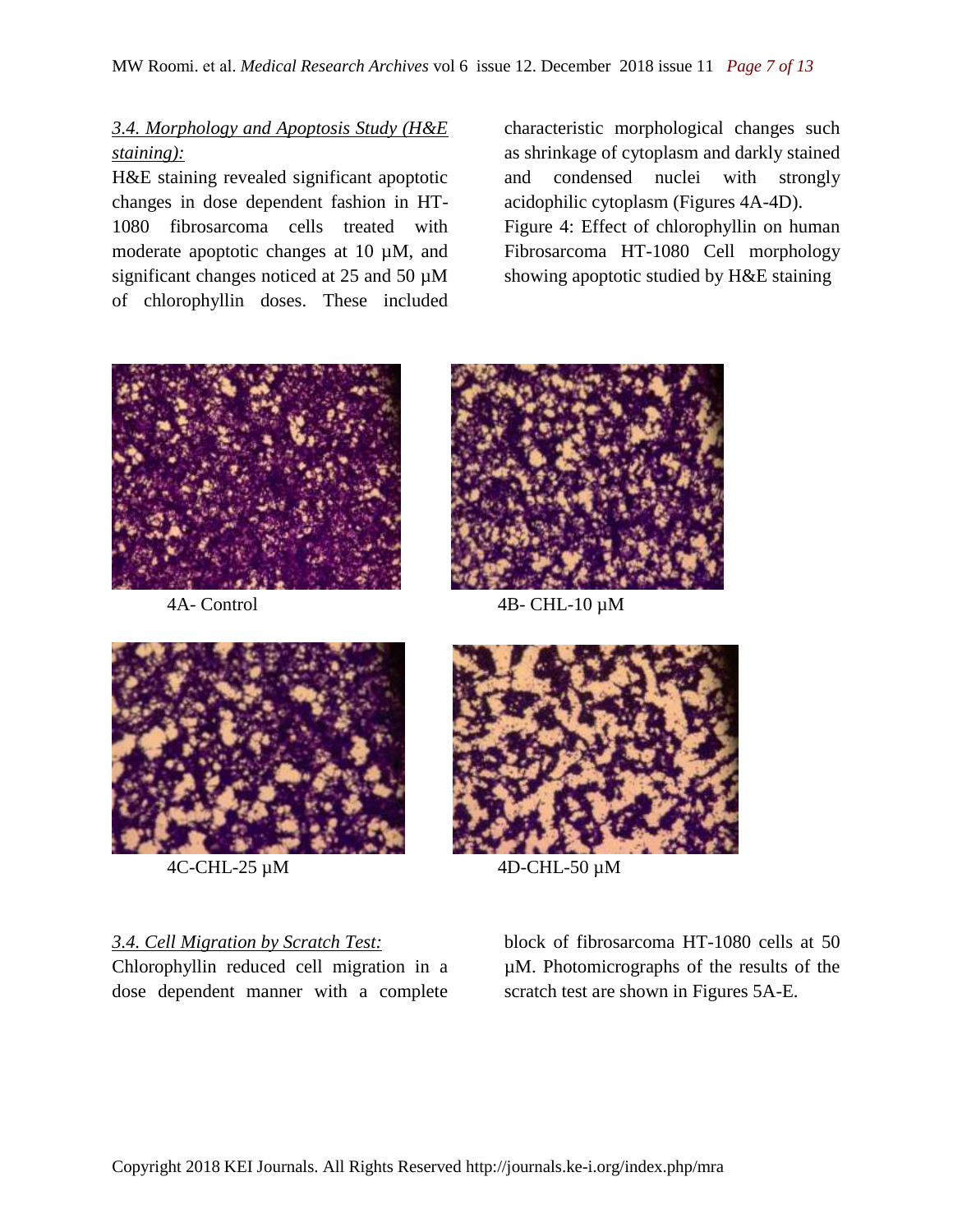**Figure 5-** Effect of chlorophyllin on invasion of human fibrosarcoma HT-1080 cells by scratch test



5A-Control (Just Scratch) 5B-Control (24 hours)







 $5C-CHL-10 \mu M (24 hrs)$   $5D-CHL-25 \mu M (24 hrs)$ 



5E-CHL-50 µM (24 hrs)

## *4. Discussion*

Invasion of cancer or metastasis is a multistep process that includes tumor growth, cancer cell invasion, and movement of cancer cells into surrounding and distant areas. Degradation of extra cellular matrix (ECM) by the MMP enzymes is a critical step in invasion. It is important to restrict this step to stop the progression of highly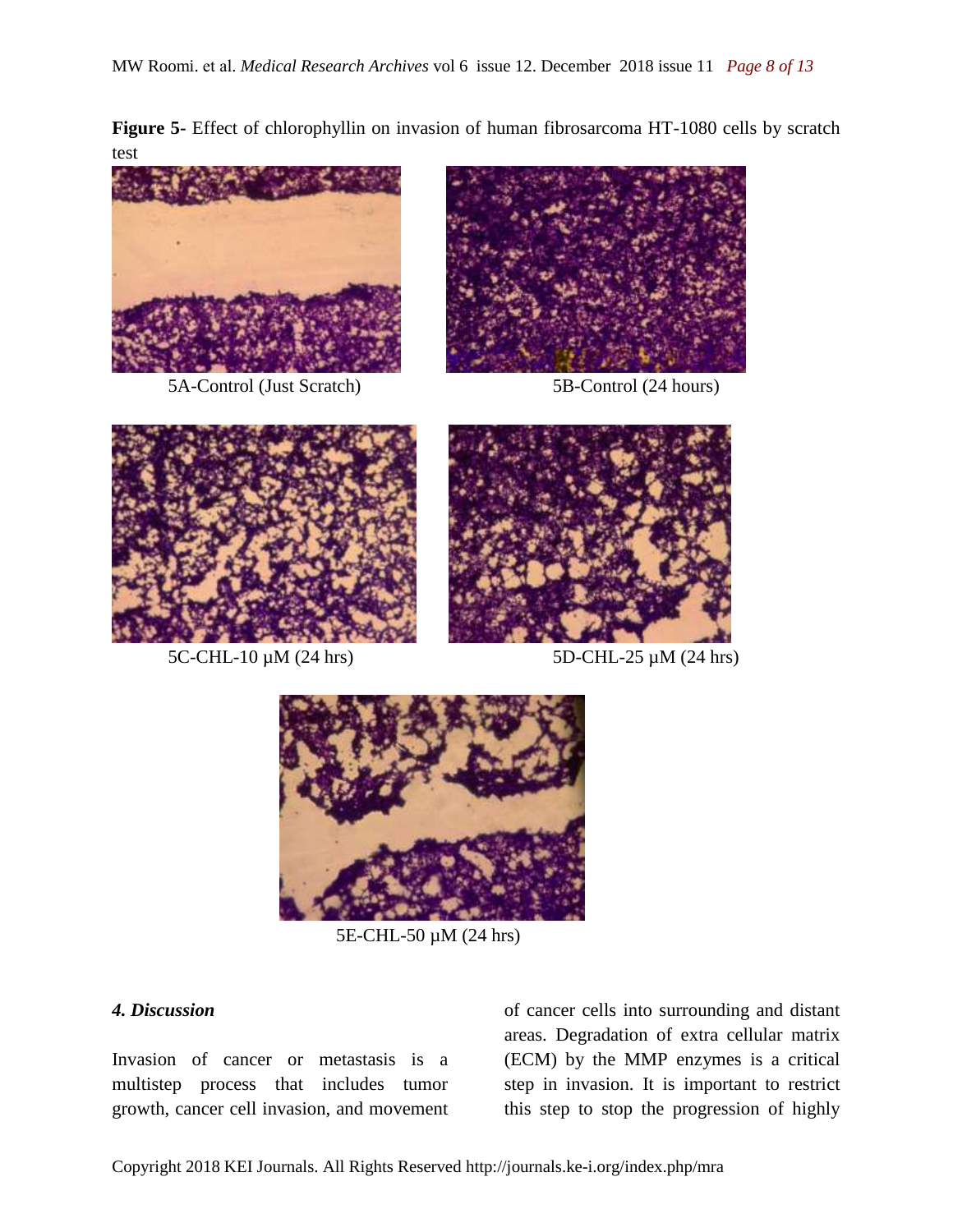aggressive cancer by tumor encapsulation. Cancer cells that secrete higher amounts of MMP are associated with poor prognosis and decreased patient survival. $^{13}$  Therefore, control of ECM degradation provides an opportunity to address common mechanism of metastasis and tumor growth.

In the present study, we investigated effects of chlorophyllin on human fibrosarcoma HT-1080 cell line. The results indicate that chlorophyllin effectively inhibits the HT-1080 cell growth and cell invasion through Matrigel in dose dependent manner. In addition, chlorophyllin decreased the expression of MMP-2 and MMP-9 fibrosarcoma HT-1080 cells in dose dependent fashion. Exposure of HT-1080 cells to chlorophyllin in increasing concentrations also altered their morphological characteristics of apoptosis and inhibited cell migration. MMPs are produced by the cancer cells as well as surrounding stromal cells and are tumor specific.<sup>14</sup> Human fibrosarcoma cells express several MMPs, and of that, MMPs -2 and -9 are of particular importance in tumor invasion, metastasis, and angiogenesis. $15, 16$ In an earlier in vivo study and in vitro studies, we have demonstrated that a specific micronutrient mixture significantly inhibited cell growth, invasion and MMP expression in vitro. Using xenograft athymic mice, we also demonstrated that the nutrient mixture inhibited the tumor growth and tumor burden of human fibrosarcoma HT-1080 cells. $^{17}$ 

Chlorophyll is a plant pigment that gives them the green color and is used to trap the

sunlight for photosynthesis, and chlorophyllin is a semi synthetic mixture of sodium and copper salts derived from chlorophyll. Chlorophyllin is said to be one of the most potent antioxidants and protects against free radicals, heterocyclic amines generated from grilled or processed meats, smoking, and Aflatoxin-B1 (AFB1) generated by a fungus growing on grains and nuts. It is well known that the free radical injury plays a key role in cancer initiation and progression. Chlorophyllin has been shown to be effective in blocking the effects from heterocyclic amines and aflatoxin.  $8, 9$  Chlorophyllin protects against oxidative damage by inducing the expression of heme-oxigenase-1.<sup>18</sup>

Chlorophyllin is an effective inhibitor of numerous mutagens, including AFB1, polycyclic

aromatic hydrocarbons (PAHs), heterocyclic amines, direct acting compounds and complex mixtures.<sup>19</sup> AFB1is a known carcinogen and is a major risk factor for hepatocarcinoma. Breinholt, et al.,  $^{20}$  studied chlorophyllin as an antimutagenic agent and showed that chlorophyllin inhibits actions of AFB1 and may prevent progression to cancer. Chlorophyllin acts as an inceptor molecule and blocks the action of carcinogens by interfering with their absorption by forming a reversible complex.

Simonich, et al.,  $2^{1}$ ,  $2^{2}$  proved that chlorophyllin is an effective anticancer agent in rats as well as in rainbow trout claiming that it has a species-independent mechanism of action. An in vivo study by Priyadarshini, et al.,  $2^3$  showed that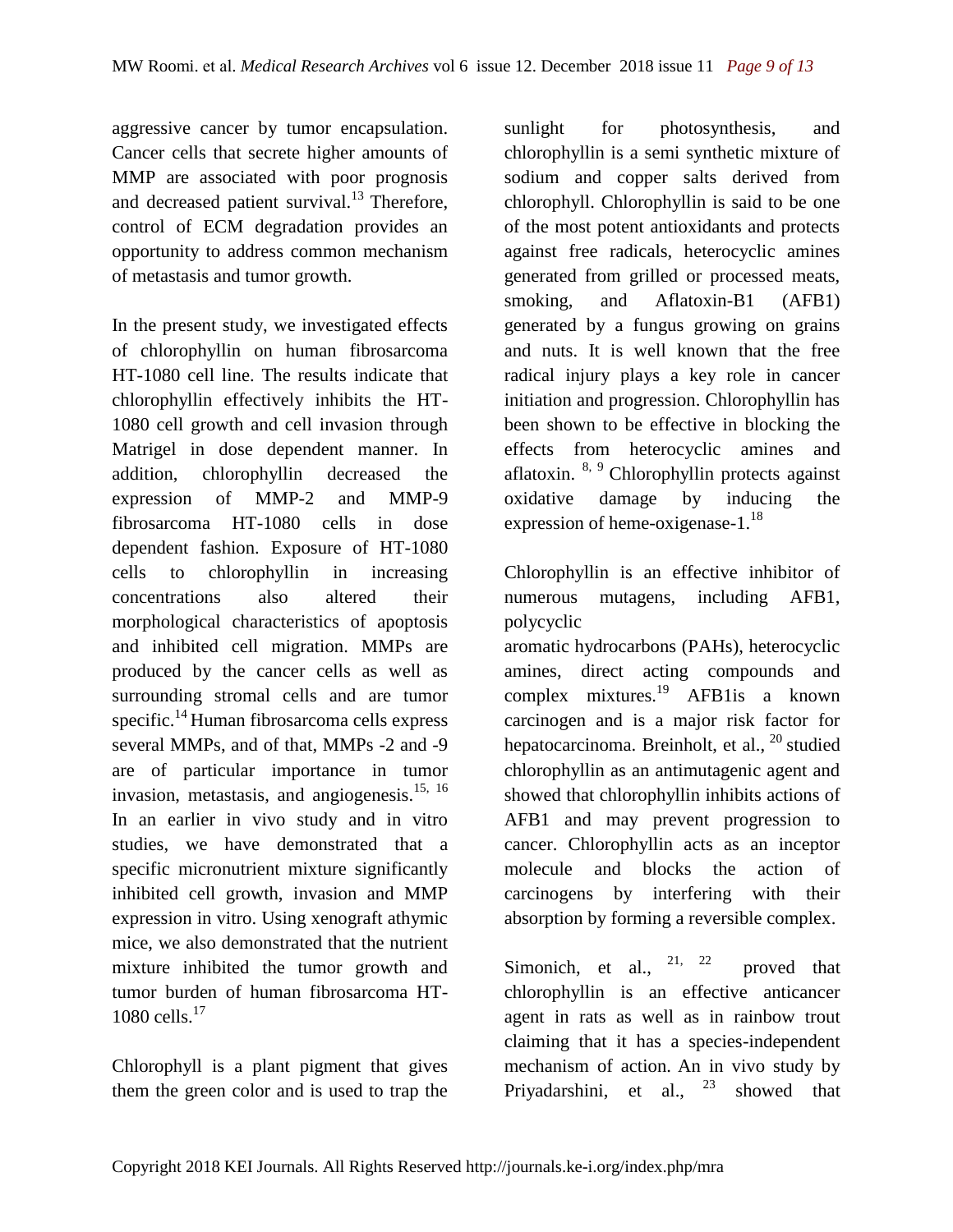chlorophyllin effectively reversed the expression of 104 genes associated with cell adhesion, cell-cell communication, and invasion and TGF-b signaling in a hamster carcinogenesis model.

Radiation therapy and surgery are the mainstays of treatment of fibrosarcoma. Radiotherapy has wide spread damaging effects from skin changes, damage to the lungs and other organs, and DNA damage that may lead to future cancers. Occasionally, chemotherapy is used especially in fibrosarcoma with bone lesions. Studies show that chlorophyllin is also effective in protecting the chromosomal damage caused by gamma-radiation, chemotherapeutic drug cyclophosphomide, and carcinogenic agents such as N-nitroso-N-ethylurea and urathane. $^{24}$  In vivo and in vitro studies by Kumar SS, et al., show that chlorophyllin offers protection against whole body irradiation in BALB/c mice and chlorophyllin increased the intracellular antioxidant enzymes such as superoxide dismutase and glutathione peroxidase.<sup>25</sup> Furthermore, Boloor, et al.,  $^{26}$  showed that chlorophyllin not only is effective in protection against cell damage caused by radiation, but it offers a higher degree of protection as compared to other antioxidants, ascorbic acid and glutathione.

Chlorophyllin has been shown to work in association with indol-3-carbinol in

carcinogenesis of colon cancer in rats by altering the uptake or metabolism of chemical carcinogens.<sup>27</sup> It has also been studied as a promising anti-carcinogen in human breast cancer cells.<sup>28</sup> Lawrence, et al., $^{29}$  showed that chlorophyllin can induce cell cycle arrest and apoptosis in breast cancer cells by deactivating a family of mitogen –activated protein kinases. Furthermore, Diaz, et al., $30$  showed that chlorophyllin effectively blocks the initiation of carcinogenesis, and induces apoptosis in colon cancer cells.

Due to the aggressiveness of fibrosarcoma, surgery, radiotherapy and chemotherapy have not been able to show adequate promise. A higher rate of recurrence contributes to the poor prognosis. Therefore, it is important to look into other methods of cancer prevention and cure. Our studies suggest that chlorophyllin is an excellent candidate for treatment in fibrosarcoma by inhibiting MMP expression, and Matrigel invasion while avoiding potential side effects commonly associated with chemotherapy and radiation.

## **Acknowledgements**

The research study was funded by Dr. Rath Foundation (Santa Clara, CA, USA) a nonprofit organization. Ms. Cathy Flowers provided the proofreading assistance.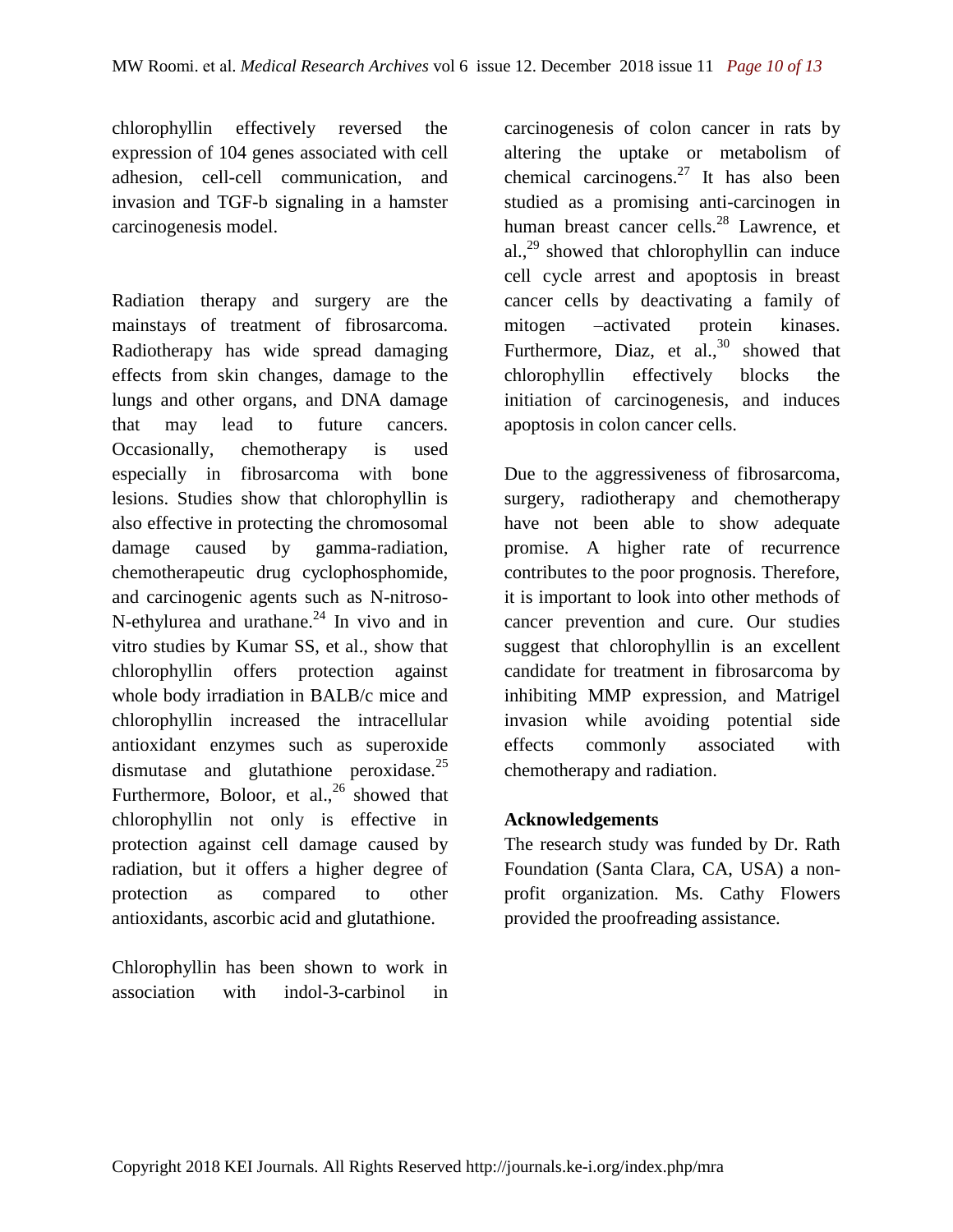## **References:**

- 1. Papagelopoulos PJ, Galanis EC, Trantafyllidis P, Boscainos PJ, Sim FH, Unni KK. Clinicopathologic features, diagnosis, and treatment of fibrosarcoma of bone. *Am J Orthop* 2002; 31(5): 253– 257
- 2. https://www.cancer.org/cancer/softtissue-sarcoma/about/key-statistics.html
- 3. Ferrari A, Casanova M, Bisogno G, Cecchetto G, Meazza C, Gandola L, et al Malignant vascular tumors in children and adolescents: a report from the Italian and German Soft Tissue Sarcoma Cooperative Group. *Med Pediatr Oncol* 2002; 39(2): 109–114. DOI:10.1002/mpo.10078
- 4. Collin CF, Friedrich C, Godbold J, Hajdu S, Brennan MF. Prognostic factors for local recurrence and survival in patients with localized extremity soft-tissue sarcoma. *Semin Surg Oncol* 1988; 4(1): 30–37
- 5. Weitz J, Antonescu CR, Brennan MF. Localized extremity soft tissue sarcoma: improved knowledge with unchanged survival over time. *J Clin Oncol* 2003; 15(14): 2719–2725. DOI: 10.1200/JCO.2003.02.026
- 6. Sudakin DL. Dietary aflatoxin exposure and chemoprevention of cancer: a clinical review. *J Toxicol Clin Toxicol*. 2003;41(2):195-204.
- 7. Dashwood RH. The importance of using pure chemicals in (anti) mutagenicity studies: chlorophyllin as a case in point. *Mutat Res*. 1997;381(2):283-286.
- 8. Kumar SS, Devasagayam TP, Bhushan B, Verma NC. Scavenging of reactive

oxygen species by chlorophyllin: an ESR study. *Free Radic Res*. 2001;35(5):563- 574.],

- 9. Kamat JP, Boloor KK, Devasagayam TP. Chlorophyllin as an effective antioxidant against membrane damage in vitro and ex vivo. *Biochim Biophys Acta*. 2000;1487(2-3):113-127.
- 10. Tachino N, Guo D, Dashwood WM, Yamane S, Larsen R, Dashwood R. Mechanisms of the in vitro antimutagenic action of chlorophyllin against benzo[a]pyrene: studies of enzyme inhibition, molecular complex formation and degradation of the ultimate carcinogen. *Mutat Res*. 1994;308(2):191- 203.
- 11. Dashwood R, Yamane S, Larsen R. Study of the forces of stabilizing complexes between chlorophylls and heterocyclic amine mutagens. *Environ Mol Mutagen*. 1996;27(3):211-218. DOI:10.1002/(SICI)1098- 2280(1996)27:3<211::AID-EM6>3.0.CO;2-H
- 12. Breinholt V, Schimerlik M, Dashwood R, Bailey G. Mechanisms of chlorophyllin anticarcinogenesis against aflatoxin B1: complex formation with the carcinogen. *Chem Res Toxicol*. 1995;8(4):506-514.
- 13. Fang W, Li H, Kong L, Niu G, Gao Q, Zhou K, et al.,. Role of matrix metalloproteinases (MMPs) in tumor invasion and metastasis: serial studies on MMPs and TIMPs. *Beijing Da Xue Xue Bao Yi Xue Ban*. 2003;35(4):441-3. [Article in Chinese]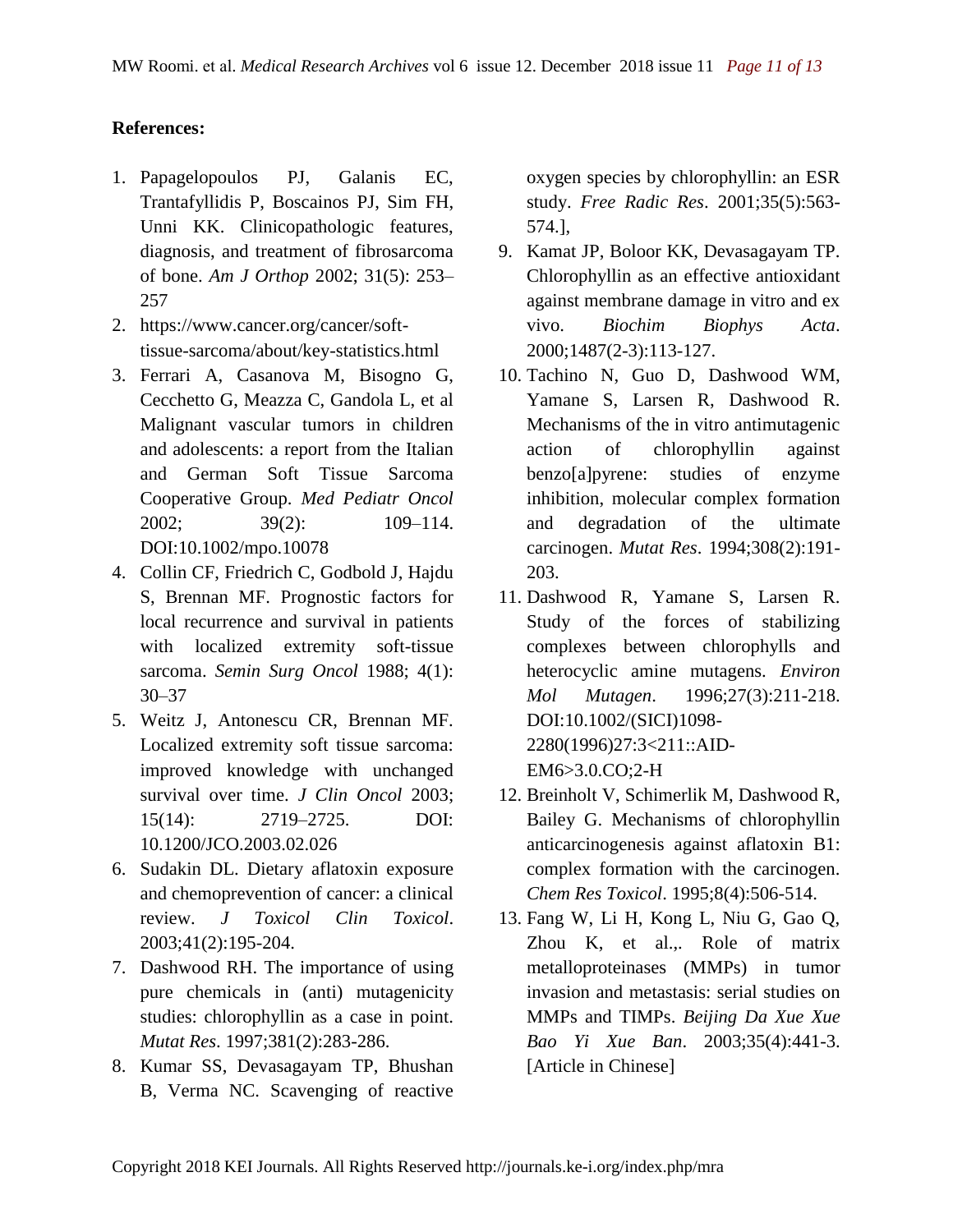- 14. van der Horst G, Bos L, van der Pluijm G. Epithelial plasticity, cancer stem cells, and the tumor-supportive stroma in bladder carcinoma. *Mol Cancer Res*. Aug 2012; 10(8):995-1009. doi: 10.1158/1541-7786.MCR-12-0274
- 15. Giambernardi TA, Grant GM, Taylor GP, Hay RJ, Maher VM, McCormick JJ, et al,. Overview of matrix metalloproteinase expression in cultured human cells. *Matrix biology*. 1998;16:483–496.
- 16. Sternlicht MD, Werb Z. How matrix metalloproteinases regulate cell behavior. *Annual review of cell and developmental biology*. 2001:17463–516. DOI:10.1146/annurev.cellbio.17.1.463
- 17. Roomi MW, Ivanov V, Kalinovsky T, Niedzwiecki A, Rath M. In Vivo and In Vitro Antitumor Effect of Ascorbic Acid, Lysine, Proline, Arginine and Green Tea Extract on Human Fibrosarcoma Cells HT-1080, *Medical Oncology* 2006, 23(1): 105-112
- 18. Zhang YL, Guan L, Zhou PH, Mao LJ, Zhao ZM, Li SQ, Xu et al., The protective effect of chlorophyllin against oxidative damage and its mechanism. *Zhonghua Nei Ke Za Zhi*. 2012;51(6):466-70.[Article in Chinese]
- 19. Waters MD1, Stack HF, Jackson MA, Brockman HE, De Flora S. Activity profiles of antimutagens: in vitro and in vivo data. *Mutat Res*.1996;19;350(1):109-29.
- 20. Breinholt V, Schimerlik M, Dashwood R, Bailey G. Mechanisms of chlorophyllin anticarcinogenesis against aflatoxin B1: complex formation with the carcinogen. *Chem Res Toxicol*. 1995;8(4):506-14.
- 21. Simonich MT, McQuistan T, Jubert C, et al. Low-dose dietary chlorophyll inhibits multi-organ carcinogenesis in the rainbow trout. *Food and chemical toxicology* : an international journal published for the British Industrial Biological Research Association. 2008;46(3):1014-1024. doi:10.1016/j.fct.2007.10.034. DOI:10.1016/j.fct.2007.10.034
- 22. Simonich MT, Egner PA, Roebuck BD, Orner GA, Jubert C, Pereira C, et al. Natural chlorophyll inhibits aflatoxin B1 induced multi-organ carcinogenesis in the rat. *Carcinogenesis*. 2007 Jun;28(6):1294-302. DOI:10.1093/carcin/bgm027
- 23. Vidya Priyadarsini R, Kumar N, Khan I, Thiyagarajan P, Kondaiah P, Nagini S. Gene expression signature of DMBAinduced hamster buccal pouch carcinomas: modulation by chlorophyllin and ellagic acid. *PLoS One*. 2012;7(4):e34628. doi: 10.1371/journal.pone.0034628.
- 24. Abraham SK, Sarma L, Kesavan PC. Role of chlorophyllin as an in vivo anticlastogen: protection against gammaradiation and chemical clastogens. *Mutat Res*. 1994,:322(3):209-12.
- 25. Kumar SS, Shankar B, Sainis KB. Effect of chlorophyllin against oxidative stress in splenic lymphocytes in vitro and in vivo. *Biochim Biophys Acta*. 2004;3;1674(2):100-11. DOI: 10.1016/j.bbagen.2004.03.002
- 26. Boloor KK, Kamat JP, Devasagayam TP. Chlorophyllin as a protector of mitochondrial membranes against gamma-radiation and